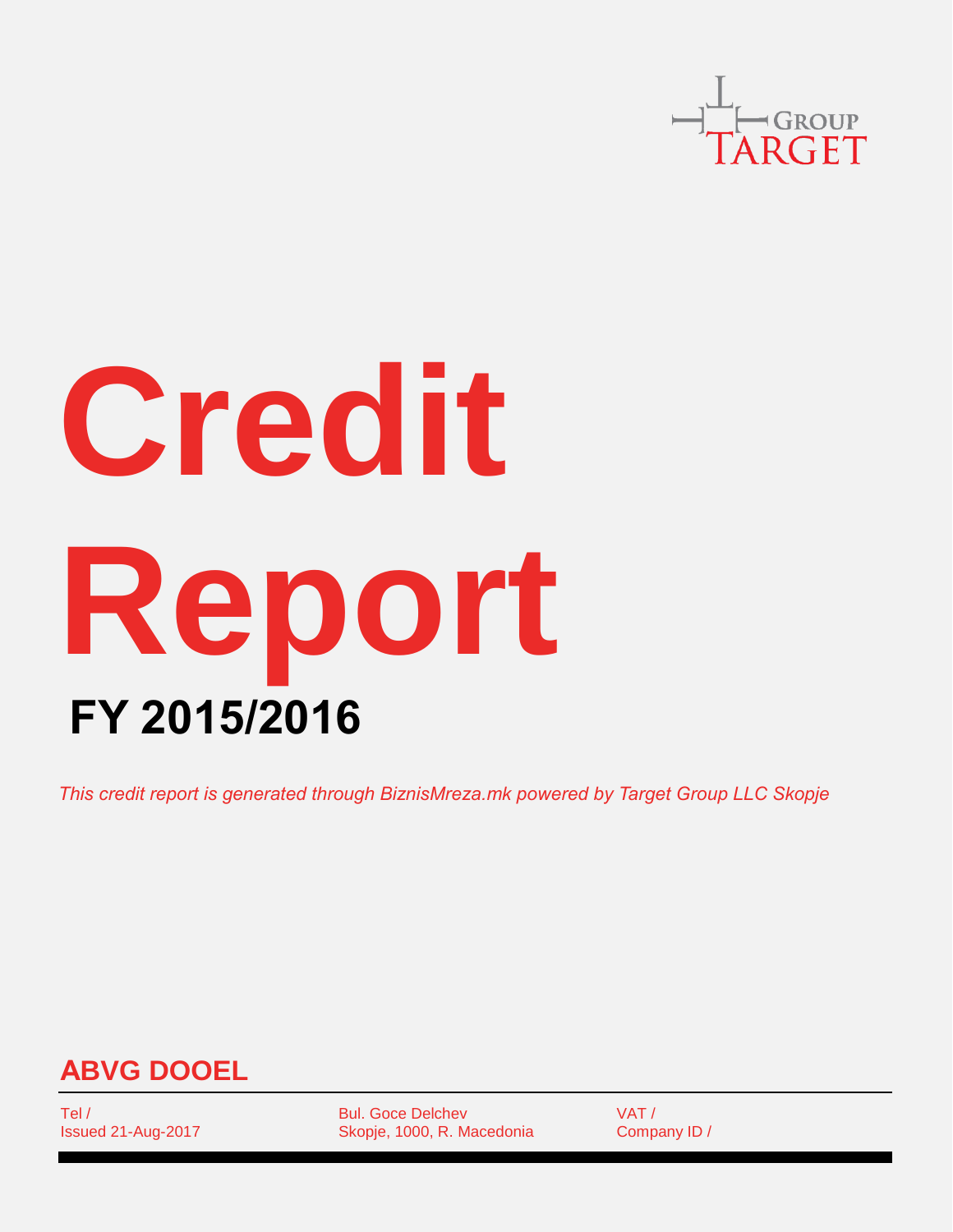# **Contents**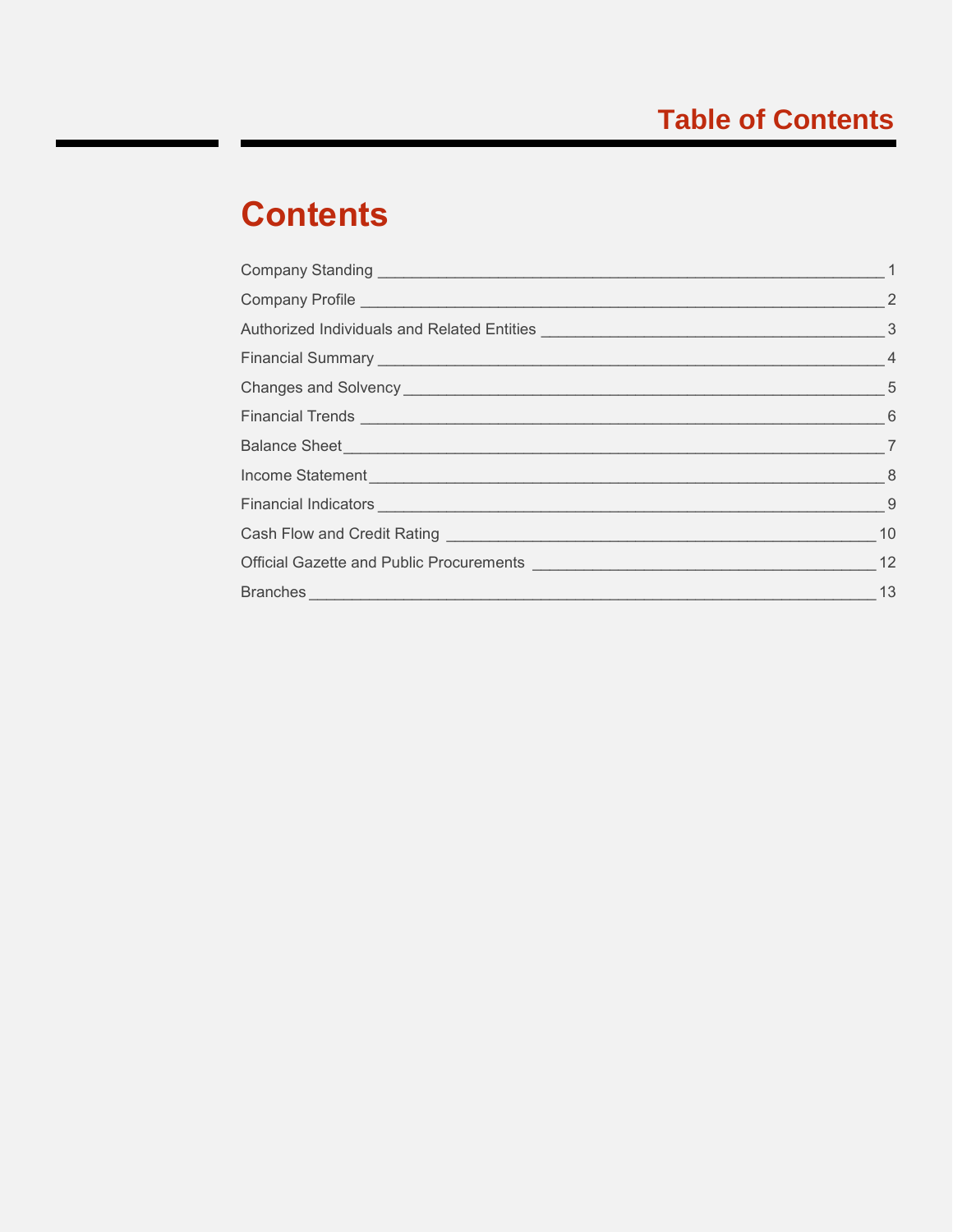## <span id="page-2-0"></span>**Company Standing**

## **Report highlight**

The company has average level of debt, Company has average liquidity ratios and can service its current liabilities from its current assets (without inventory). The company has unsatisfactory efficiency.



### **Semaphore of solvency**

There are no events that can have negative effect on the solvency status of the company.

## **Changes and insolvencies**

The company has conducted 2 change/s during the past 365 days, at the same time are registered 0 insolvencies.

## **Fines, sanctions and bank account blockades**

There are 0 fines and 0 sanctions registered for this company in the past year. Service block account is not available.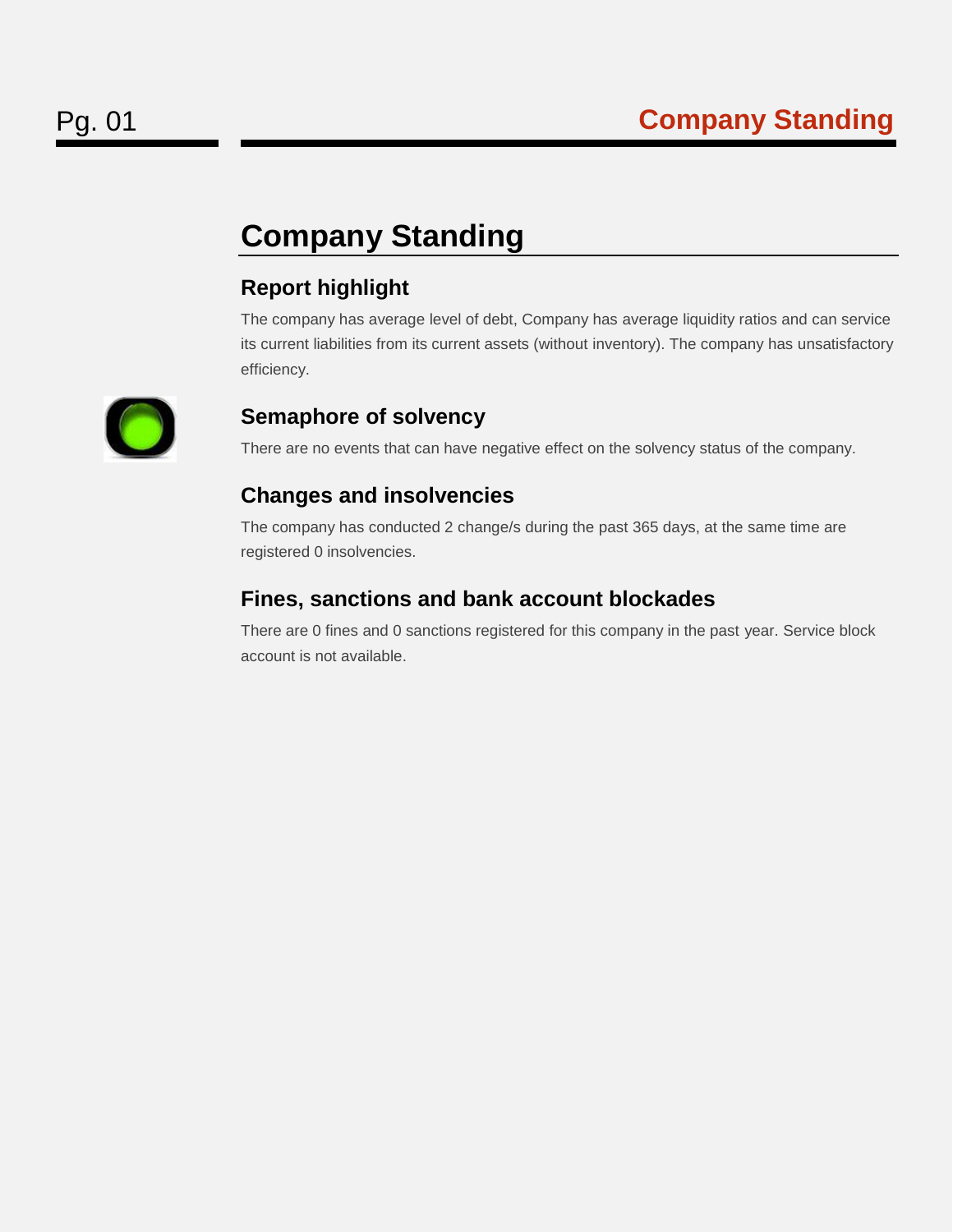## <span id="page-3-0"></span>**Company Profile**

**Company name:** АBVG DOOEL Skopje

**Full company name:** Drushtvo za posreduvanje I trgovija ABVG DOOEL eksport-import Skopje

**Address:** Bul. Goce Delchev Skopje

**Legal form:** Limited Liability Corporation of one person (LLC of one person)

**Business activity:** 46.73 - Wholesale of wood, construction materials and sanitaryequipment

**Company ID:** /

**VAT number:** /

**VAT payer:** Yes

**Established:** /

**Company size:** Micro

Average number of employees: 2

| <b>Total primary capital</b> | <b>Paid share</b>    | <b>Non-monetary share</b> |
|------------------------------|----------------------|---------------------------|
|                              |                      |                           |
|                              |                      |                           |
| <b>Individuals</b>           | <b>Branches</b>      | <b>Related entities</b>   |
|                              |                      |                           |
|                              |                      |                           |
|                              | <b>Bank Accounts</b> |                           |
| XXX-XXXXXXX-XX               |                      | XXX Banka AD Skopje       |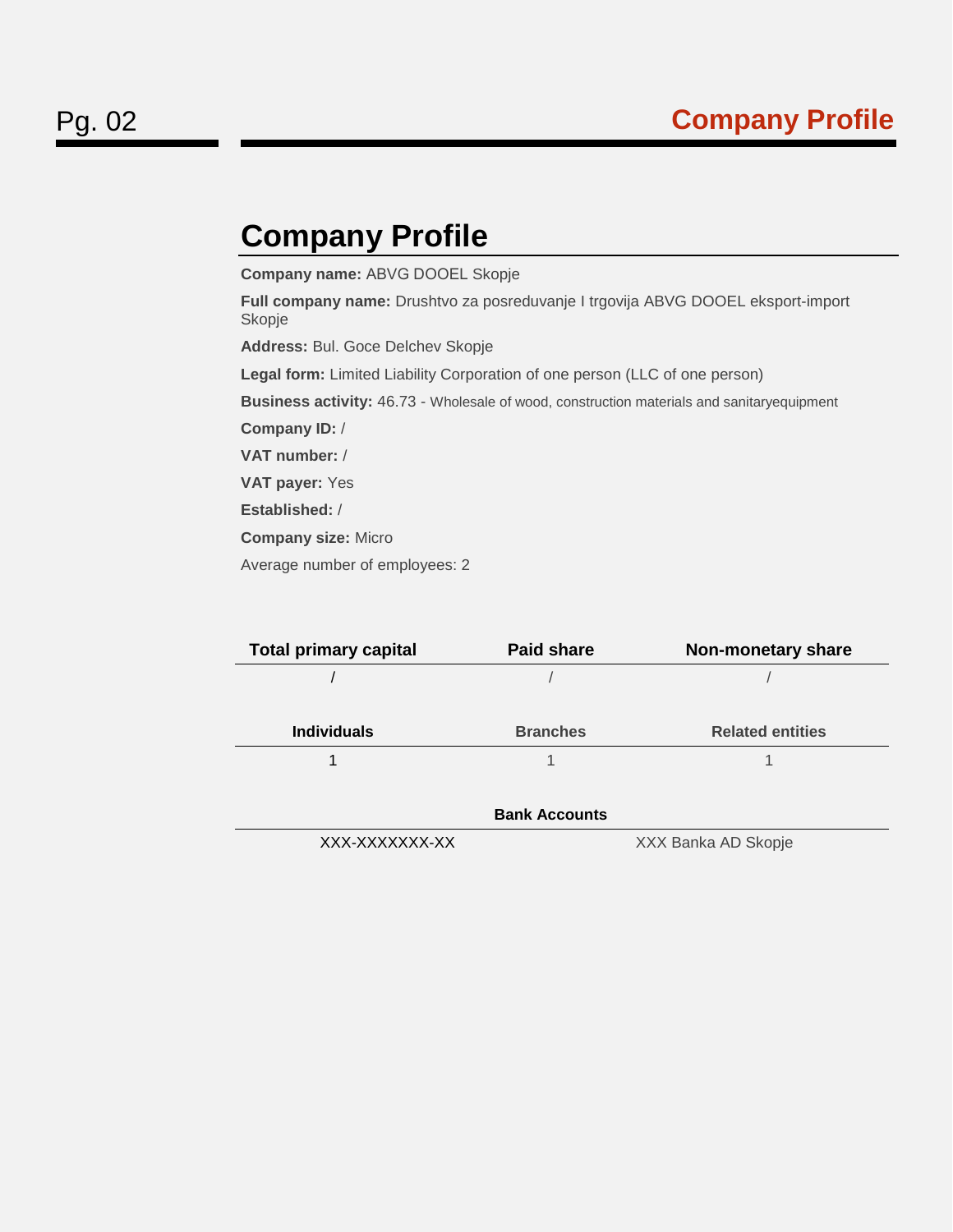## <span id="page-4-0"></span>**Authorized Individuals and Related Entities**

| Owner/s     | <b>Management</b>                                                                              | <b>Others</b> |
|-------------|------------------------------------------------------------------------------------------------|---------------|
| Petar Popov | Petar Popov<br><b>Authorization: Manager</b>                                                   |               |
|             | <b>Authorization type:</b><br>Unlimited authorization in<br>the internal and external<br>trade |               |
|             |                                                                                                |               |

**The company has ownership in the following companies:**

XXXXXXX Trgovsko Drushtvo DOOEL uvoz-izvoz Skopje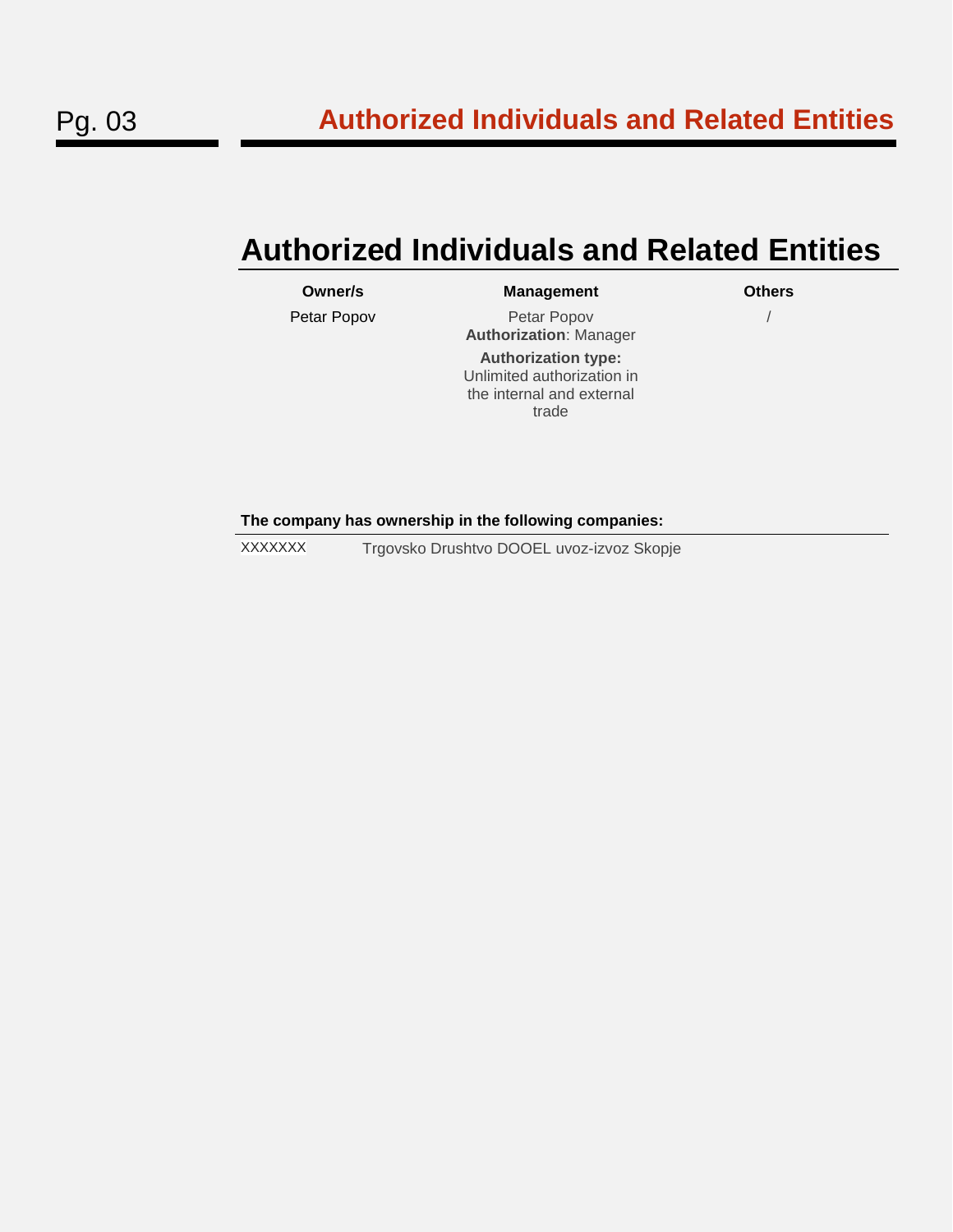## <span id="page-5-0"></span>**Financial Summary**

*The company has average level of debt. Company has average liquidity ratios and can service its current liabilities from its current assets (without inventory).*

*The average days of servicing of the liabilities are satisfactory. The company has low credit exposure from operations.*

*The company has insufficient rate of return of assets and operates with low profit margin.*

| <b>Categories</b>                             | 2015           | 2016           |
|-----------------------------------------------|----------------|----------------|
| Assets                                        | 2,296,038,050  | 2,192,668,110  |
| Capital                                       | 1,029,660,121  | 1,065,959,896  |
| Total revenues                                | 2,832,200,118  | 2,469,299,492  |
| Net business result for the accounting period | 40,792,634     | 52,299,774     |
| Average number of employees                   | $\overline{2}$ | $\overline{2}$ |
| Debt to assets                                | 0.56           | 0.15           |
| Current ratio                                 | 1.23           | 1.55           |
| Net return on assets                          | 1.78%          | 2.39%          |
| Return on equity                              | 5.96%          | 3.91%          |
| <b>Liquidity</b>                              |                | Average        |
| Debt to asset ratio                           | 0.60           | Average        |
| Quick Ratio                                   | 1.42           | Average        |
| Days of servicing of liabilities              | 90             | Satisfactory   |
| Credit exposure from operations               | 36%            | Satisfactory   |
| <b>Efficiency</b>                             |                | <b>Careful</b> |
| Return on assets                              | 2.10%          | Careful        |
| Profit margin                                 | 2.25%          | Careful        |
| <b>Profitability</b>                          | 2016           | 2015           |
| Gross operating profit                        | 188,493,746    | 512,666,582    |
| Net income from financing                     | $-29,916,632$  | 4,311,999      |
| <b>EBITDA</b>                                 | 105,799,800    | 57,100,081     |
| EBIT                                          | 85,367,396     | 38,150,400     |
|                                               |                |                |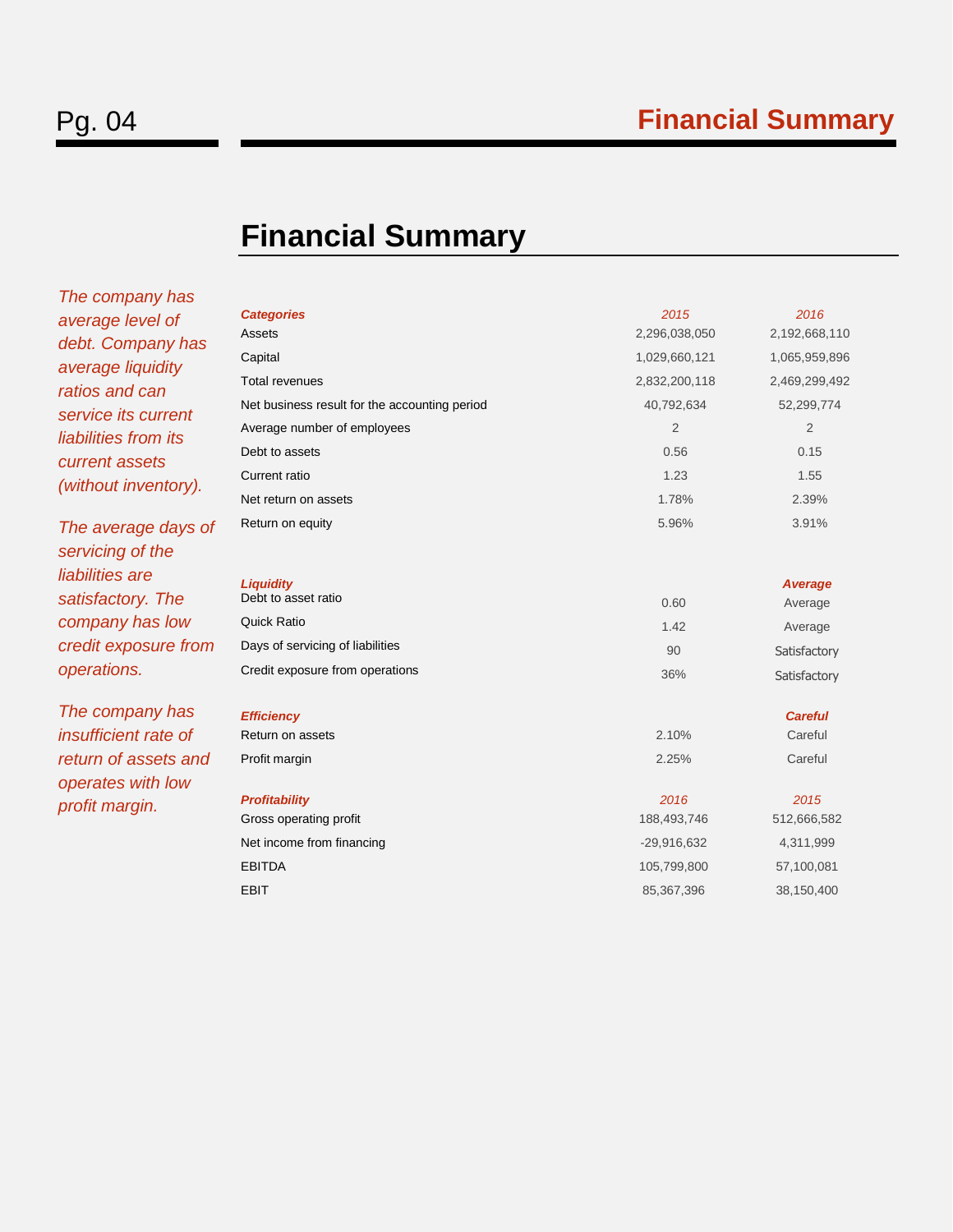# <span id="page-6-0"></span>**Changes and Solvency**

## **Historic changes**

| Date                       | Type        | Description                                                                         |
|----------------------------|-------------|-------------------------------------------------------------------------------------|
| 18-Aug-2016                |             | Change of branch                                                                    |
| 25-Aug-2016                |             | Document for registration of working hours                                          |
|                            |             |                                                                                     |
| <b>Solvency</b>            |             |                                                                                     |
| Date                       | <b>Type</b> | Description                                                                         |
| 21-Aug-2017                |             | There are no registered solvency changes for the company<br>in the past 365 days.   |
| <b>Fines and sanctions</b> |             |                                                                                     |
| Date                       | <b>Type</b> | Description                                                                         |
| 21-Aug-2017                |             | There are no registered fines or sanctions for the company<br>in the past 365 days. |
| Rank account status        |             |                                                                                     |

#### **Bank account status**

| Date        | Status         |
|-------------|----------------|
| 21-Aug-2017 | <b>NO DATA</b> |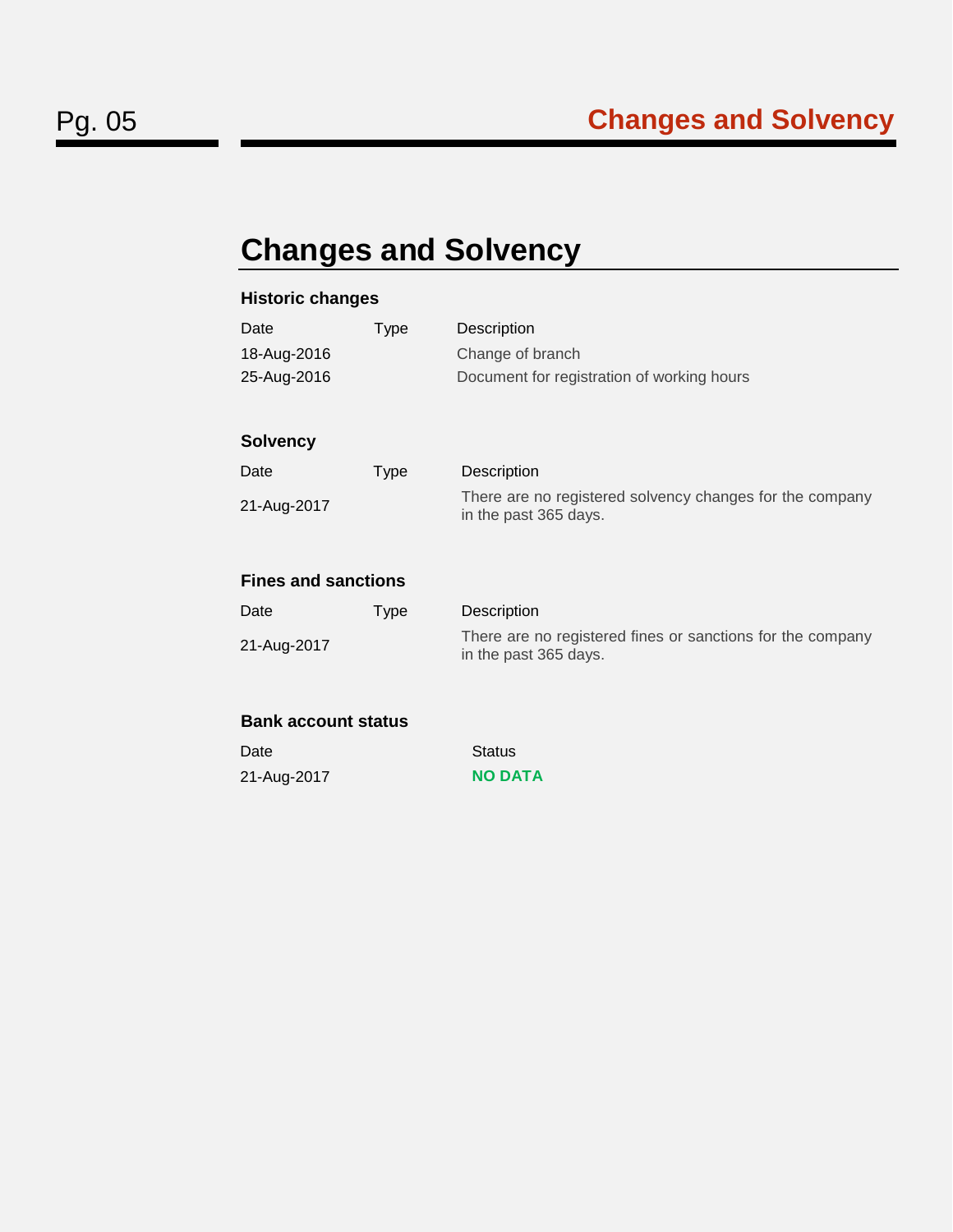

# <span id="page-7-0"></span>**Financial Trends**





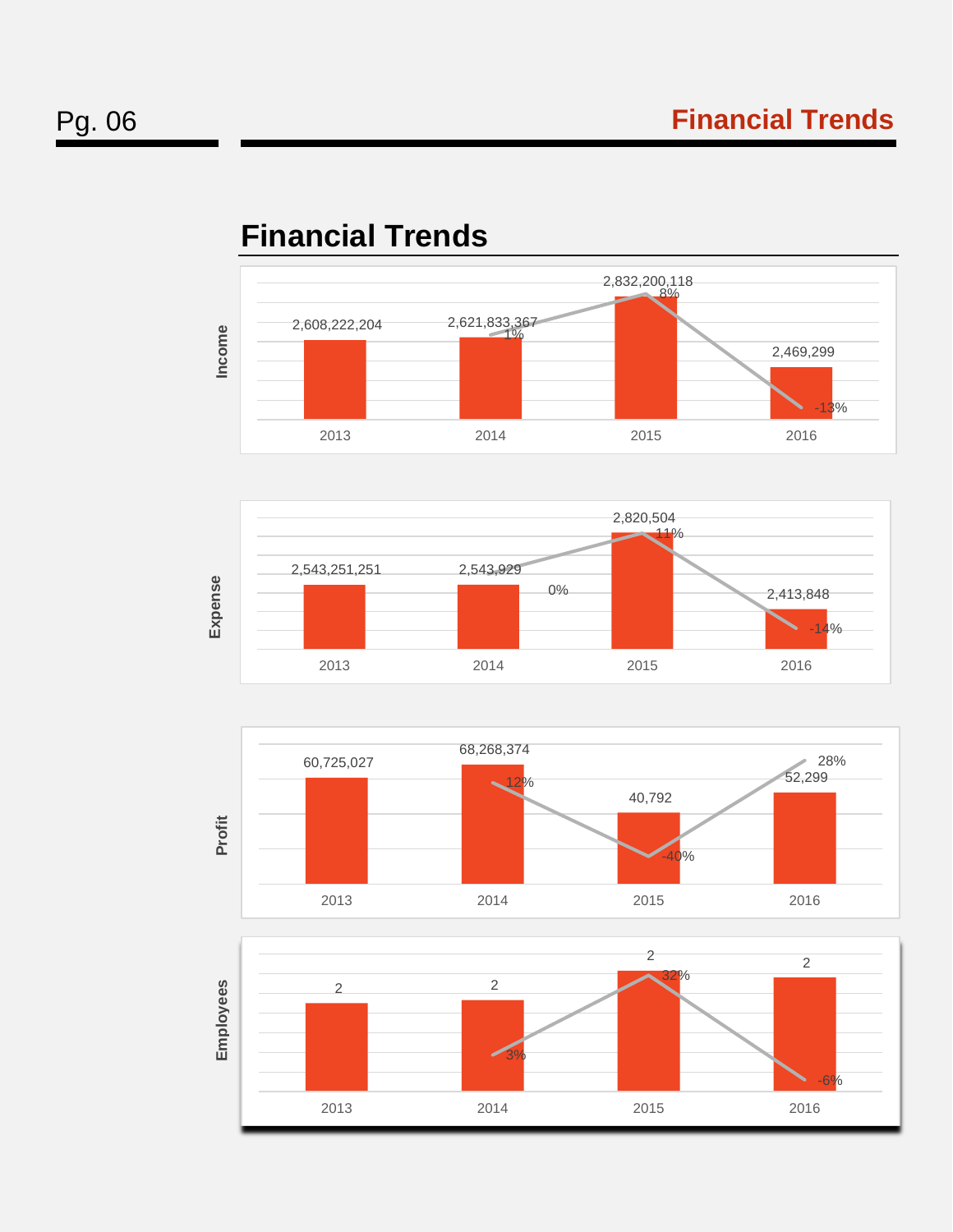# <span id="page-8-0"></span>**Balance Sheet**

| Categories                                                    |                | 2016             | 2015             | Ind.    | % in total |       |
|---------------------------------------------------------------|----------------|------------------|------------------|---------|------------|-------|
|                                                               |                |                  |                  |         | 2016       | 2015  |
| Assets                                                        | A              | 879,842,371      | 552,647,669      | 159.2   | 40.1       | 24.1  |
| Intangible assets                                             | $\mathbf{1}$   | 8,220,702        | 1,437,220        | 572.0   | 0.4        | 0.1   |
| Tangible assets                                               | $\overline{2}$ | 192,117,657      | 348,716,647      | 55.1    | 8.8        | 15.2  |
| Investment property                                           | 3              | 665,531,008      | 64,024,634       | 1,039.5 | 30.4       | 2.8   |
| long-term funding                                             | $\overline{4}$ | $\mathbf{0}$     | 138,469,168      | 10.1    | 0.6        | 6.0   |
| long-term receivables                                         | 5              | $\overline{0}$   | $\Omega$         | 0.0     | 0.0        | 0.0   |
| Deferred tax assets                                           | B              | $\overline{0}$   | $\mathbf{0}$     | 0.0     | 0.0        | 0.0   |
| Current assets                                                | $\mathbf C$    | 1,312,136,913    | 1,742,819,513    | 75.3    | 59.8       | 75.9  |
| Inventories                                                   | $\mathbf{1}$   | 73,480,571       | 170,624,569      | 44.2    | 3.4        | 7.4   |
| Short-term receivables                                        | $\overline{2}$ | 833,769,414      | 1,160,251,042    | 71.9    | 38.0       | 50.5  |
| Short-term financial assets                                   | 3              | 359,910,943      | 369,182,200      | 97.5    | 16.4       | 16.1  |
| Cash and cash equivalents                                     | $\overline{4}$ | 40,975,985       | 42,761,750       | 100.5   | 2.0        | 1.9   |
| Assets (or disposal groups intended for sale and<br>dis)      | D              | $\mathbf 0$      | $\mathbf 0$      | 0.0     | 0.0        | 0.0   |
| Prepaid expenses for future periods and accrued<br>inc        | E              | $\overline{0}$   | $\mathbf 0$      | 120.7   | 0.0        | 0.0   |
| Total                                                         |                | 2,192,668        | 2,296,038        | 95.5    | 100.0      | 100.0 |
|                                                               |                |                  |                  |         |            |       |
| Capital and reserves                                          | A              | 1,065,959,896    | 1,029,660,121    | 103.5   | 48.6       | 44.8  |
| Principal                                                     | $\mathbf{1}$   | 2,000,000        | 2,000,000        | 100.0   | 0.1        | 0.1   |
| Premiums on issued shares                                     | $\overline{2}$ | $\boldsymbol{0}$ | $\boldsymbol{0}$ | 0.0     | 0.0        | 0.0   |
| <b>Shares</b>                                                 | 3              | $\overline{0}$   | $\mathbf 0$      | 0.0     | 0.0        | 0.0   |
| Recorded, unpaid capital                                      | $\overline{4}$ | $\mathbf{0}$     | $\mathbf{0}$     | 0.0     | 0.0        | 0.0   |
| Revaluation reserves and valuation differences<br>from the co | 5              | $\overline{0}$   | $\Omega$         | 0.0     | 0.0        | 0.0   |
| Supplies                                                      | 6              | $\Omega$         | 125,095,980      | 132.6   | 7.6        | 5.4   |
| Retained earnings                                             | $\overline{7}$ | 845,771,508      | 861,771,507      | 98.1    | 38.6       | 37.5  |
| <b>Transferred loss</b>                                       | 8              | $\mathbf 0$      | $\mathbf 0$      | 0.0     | 0.0        | 0.0   |
| Profit for the year                                           | 9              | 52,299,774       | 40,792,634       | 128.2   | 2.4        | 1.8   |
| Loss for the year                                             | 10             | $\overline{0}$   | $\mathbf 0$      | 0.0     | 0.0        | 0.0   |
| Liabilities                                                   | B              | 1,126,708,299    | 1,266,377,459    | 89.0    | 51.4       | 55.2  |
| Long-term impairment for risks and costs                      | $\mathbf{1}$   | $\overline{0}$   | $\overline{0}$   | 0.0     | 0.0        | 0.0   |
| Long-term liabilities                                         | $\overline{2}$ | 258,243          | 33,632           | 767.8   | 11.8       | 1.5   |
| Short-term liabilities                                        | 3              | 868, 464, 327    | 1,232,744,728    | 70.4    | 39.6       | 53.7  |
| Deferred tax liabilities                                      | C              | $\mathbf{0}$     | $\mathbf 0$      | 0.0     | 0.0        | 0.0   |
| Deferred payment of expenses and income in<br>future          | D              | $\boldsymbol{0}$ | 467              | 0.0     | 0.0        | 0.0   |
| Liabilities for non-current assets                            | E              | $\mathbf{0}$     | $\overline{0}$   | 0.0     | 0.0        | 0.0   |
| Total                                                         |                | 2,192,668,150    | 2,296,038,097    | 95.5    | 100.0      | 100.0 |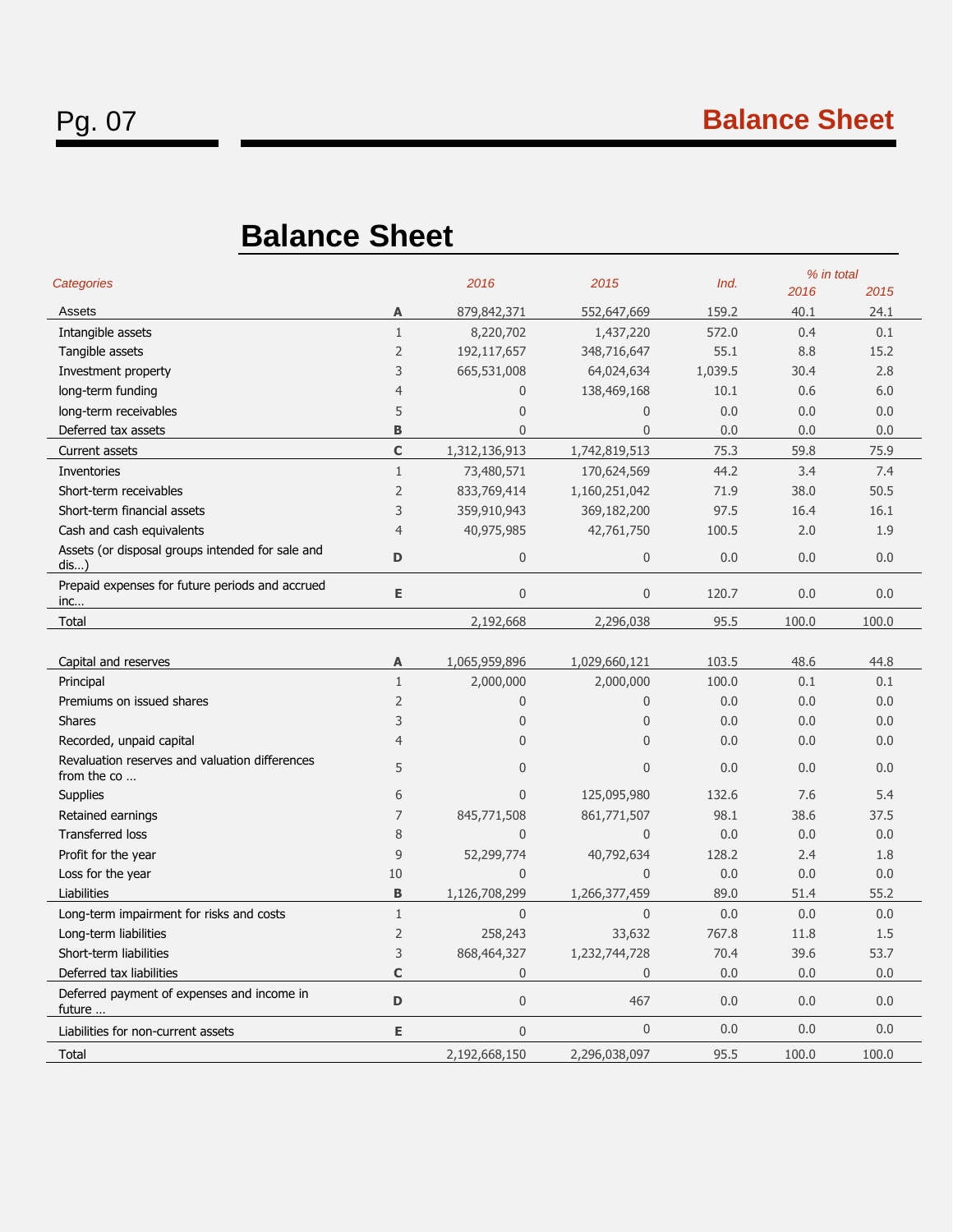## <span id="page-9-0"></span>**Income Statement**

| Categories                                                                         |                | 2016           | 2015           | Ind.        | % in total<br>2016 | 2015  |
|------------------------------------------------------------------------------------|----------------|----------------|----------------|-------------|--------------------|-------|
| Income from operations                                                             | $\mathbf{1}$   | 2,466,759,621  | 2,802,334,442  | 88.0        | 99.9               | 98.9  |
| Financial income                                                                   | $\overline{2}$ | 2,539,871      | 29,865,676     | 8.5         | 0.1                | 1.1   |
| Total income                                                                       |                | 3,469,299      | 2,832,200      | 87.2        | 100.0              | 100.0 |
|                                                                                    |                |                |                |             |                    |       |
| Operating expenses                                                                 | $\mathbf{1}$   | 2,382,392,225  | 2,764,184,030  | 86.2        | 98.7               | 99.1  |
| Expenditures from operation activities                                             |                | 2,256,648,935  | 2,279,505,276  | 99.0        | 93.5               | 81.7  |
| Other operating expenses                                                           |                | 22,331,500     | 104,400,673    | 21.4        | 0.9                | 3.7   |
| Costs for employees                                                                |                | 63,838,059     | 57,947,910     | 110.2       | 2.6                | 2.1   |
| Depreciation of tangible and intangible assets<br>and impairment                   |                | 21,432,428     | 21,327,696     | 100.5       | 0.9                | 0.8   |
| Provisions for risks and charges                                                   |                | $\theta$       | 0              | 0.0         | 0.0                | 0.0   |
| Inventories of finished and unfinished<br>production at beginning of the year      |                | $\overline{0}$ | $\overline{0}$ | 0.0         | 0.0                | 0.0   |
| Inventories of finished and unfinished<br>production at end of the year            |                | $\overline{0}$ | $\overline{0}$ | 0.0         | 0.0                | 0.0   |
| Other operating expenses                                                           |                | 18,141         | 301,002,475    | 6.0         | 0.8                | 10.8  |
| Financial expenses                                                                 | $\overline{2}$ | 31,456         | 25,553,773     | 123.1       | 1.3                | 0.9   |
| Financial expenses from activities with related<br>companies                       |                | 114,889        | $\overline{7}$ | 1,641,271.4 | 0.0                | 0.0   |
| Expenses from interest and FX exchange from<br>operations with unrelated companies |                | 31,341,614     | 25,553,766     | 122.6       | 1.3                | 0.9   |
| Expenditure of funds and impairment                                                |                | $\overline{0}$ | $\overline{0}$ | 0.0         | 0.0                | 0.0   |
| Other financial expenses                                                           |                | $\overline{0}$ | 0              | 0.0         | 0.0                | 0.0   |
| Share of loss of associates                                                        | 3              | $\Omega$       | $\Omega$       | 0.0         | 0.0                | 0.0   |
| Total expenses                                                                     |                | 2,413,848      | 2,789,737      | 86.5        | 100.0              | 100.0 |
|                                                                                    |                |                |                |             |                    |       |
| Categories                                                                         |                | 2016           | 2015           | Ind.        |                    |       |
| Profit before taxation                                                             | 1              | 55,450         | 42,462         | 130.6       |                    |       |
| Loss before taxation                                                               | $\overline{2}$ | $\overline{0}$ | $\overline{0}$ | 0.0         |                    |       |
| Income tax                                                                         | 3              | 3,150          | 1,669          | 188.7       |                    |       |

Net profit for the business year 4 52,299 40,792 128.2 Net loss for the business year 5 0 0 0.0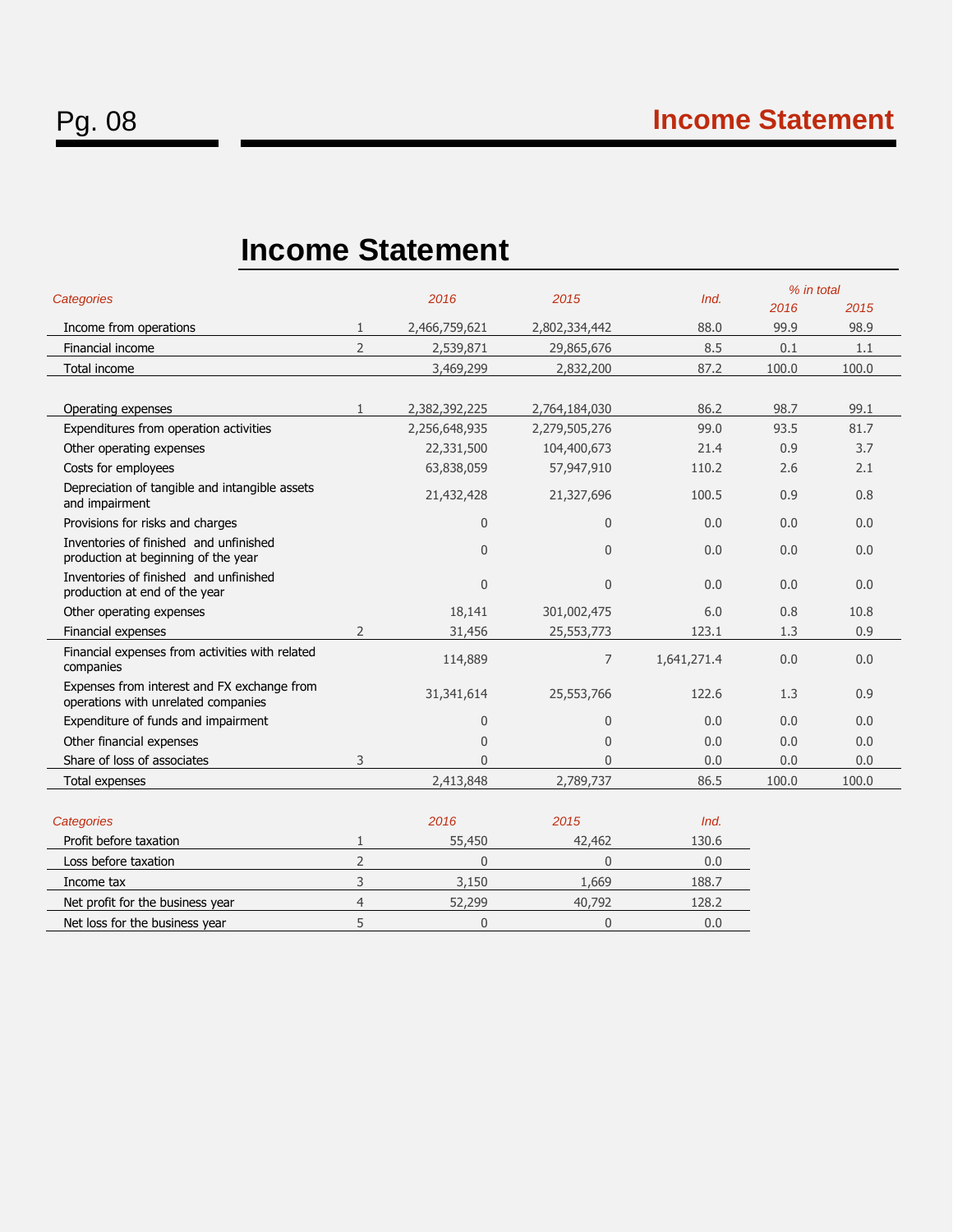# <span id="page-10-0"></span>**Financial Indicators**

| Categories                           | 2016        | 2015        | Ind.               |
|--------------------------------------|-------------|-------------|--------------------|
| <b>LIQUIDITY RATIOS</b>              |             |             |                    |
| Working capital                      | 443,672,586 | 510,074,785 | $-66402199(-0.13)$ |
| Current ratio                        | 1.51        | 1.41        | 0.1(0.07)          |
| Quick ratio                          | 1.50        | 1.30        | 0.15(0.12)         |
| <b>TURNOVER RATIOS</b>               |             |             |                    |
| Assets turnover                      | 108.95%     | 122%        | $-0.13(-0.1)$      |
| Days of turnover of assets           | 335         | 300         | 34.88 (0.12)       |
| Liability turnover                   | 4.6         | 3.8         | 0.82(0.22)         |
| Days of servicing of liabilities     | 80          | 97          | $-17.52$ $(-0.18)$ |
| Receivables turnover                 | 336.1%      | 252.4%      | 0.84(0.33)         |
| Days of turnover of receivables      | 109         | 145         | $-36(-0.25)$       |
| Inventory turnover                   | 1834%       | 1336%       | 4.98(0.37)         |
| Days of inventory turnover           | 20          | 27          | $-7.42$ $(-0.27)$  |
| PROFITABILTY RATIOS                  |             |             |                    |
| Return on equity                     | 3.91%       | 2.96%       | 0.01(0.24)         |
| Return on assets                     | 2.39%       | 1.78%       | 0.01(0.34)         |
| Net profit margin                    | 2.14%       | 1.46%       | 0.01(0.46)         |
| <b>DEBT INDICATORS</b>               |             |             |                    |
| Financial leverage                   | 1.08        | 1.55        | $-0.17(-0.14)$     |
| Debt ratio                           | 0.51        | 0.55        | $-0.04$ $(-0.07)$  |
| <b>Total liabilities / EBITDA</b>    | 10.6        | 22.2        | $-11.53(-0.52)$    |
| Debt servicing coverage ratio (DSCR) | 0.37        | 1.05        | $-0.68(-0.64)$     |
| Interest coverage                    | 2.68        | 1.49        | 1.19(0.8)          |
| Short-term loans / sales             | 2.52%       | 7.79%       | 0.05(0.27)         |
| Current liabilities / total sales    | 5.52%       | 4.15%       | $-0.09(-0.2)$      |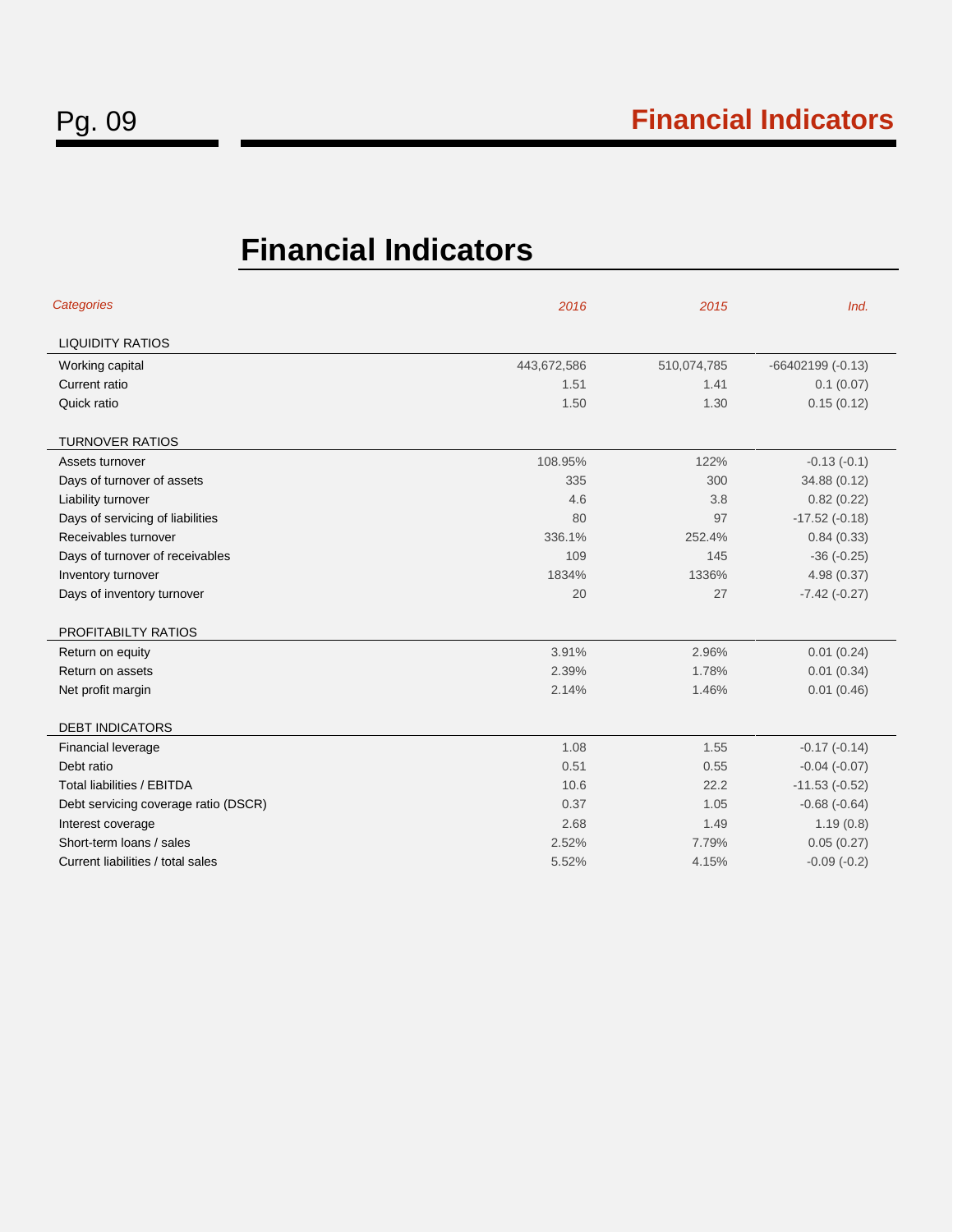## <span id="page-11-0"></span>**Cash Flow and Credit Rating**

| <b>Categories</b>                          | 2016            |
|--------------------------------------------|-----------------|
| <b>Net profit</b>                          | 52,299,774      |
| <b>Amortization</b>                        | 21,432,428      |
| Inventories                                | 95,143,998      |
| Short-term receivables                     | 326,481,628     |
| Short-term liabilities                     | (364, 280, 401) |
| Short-term financial investments           | 0               |
| Prepaid expenses for future periods and    | (118, 046)      |
| accrued inc                                |                 |
| Deferred payment of expenses and income in | 0               |
| future                                     |                 |
| <b>Cash Flow from operating activities</b> | 66,497,969      |
| Primary capital                            |                 |
| Own shares (-)                             |                 |
| Reserves                                   | 40,792,634      |
| <b>Revalorization reserves</b>             |                 |
| Retained earnings                          | (15,999,999)    |
| <b>Transferred loss</b>                    |                 |
| Profit for the year                        | 0               |
| Loss for the year                          |                 |
| Long-term liabilities                      | 224,611,241     |
| Net profit                                 | (52, 299, 774)  |
| <b>Cash Flow from financing activities</b> | 208,611,242     |
| Intangible Assets                          | (6,783,482)     |
| <b>Tangible Assets</b>                     | 0               |
| Long-term financial assets                 | 124,496,164     |
| Property investments                       | (601, 506, 374) |
| Amortization                               | (21, 432, 428)  |
| <b>Cash Flow from investing activities</b> | (348, 627, 130) |
| <b>Net cash</b>                            | 214,283         |
| Cash on the beginning of the year          | 42,761          |
| Cash on the end of the year                | 42,975          |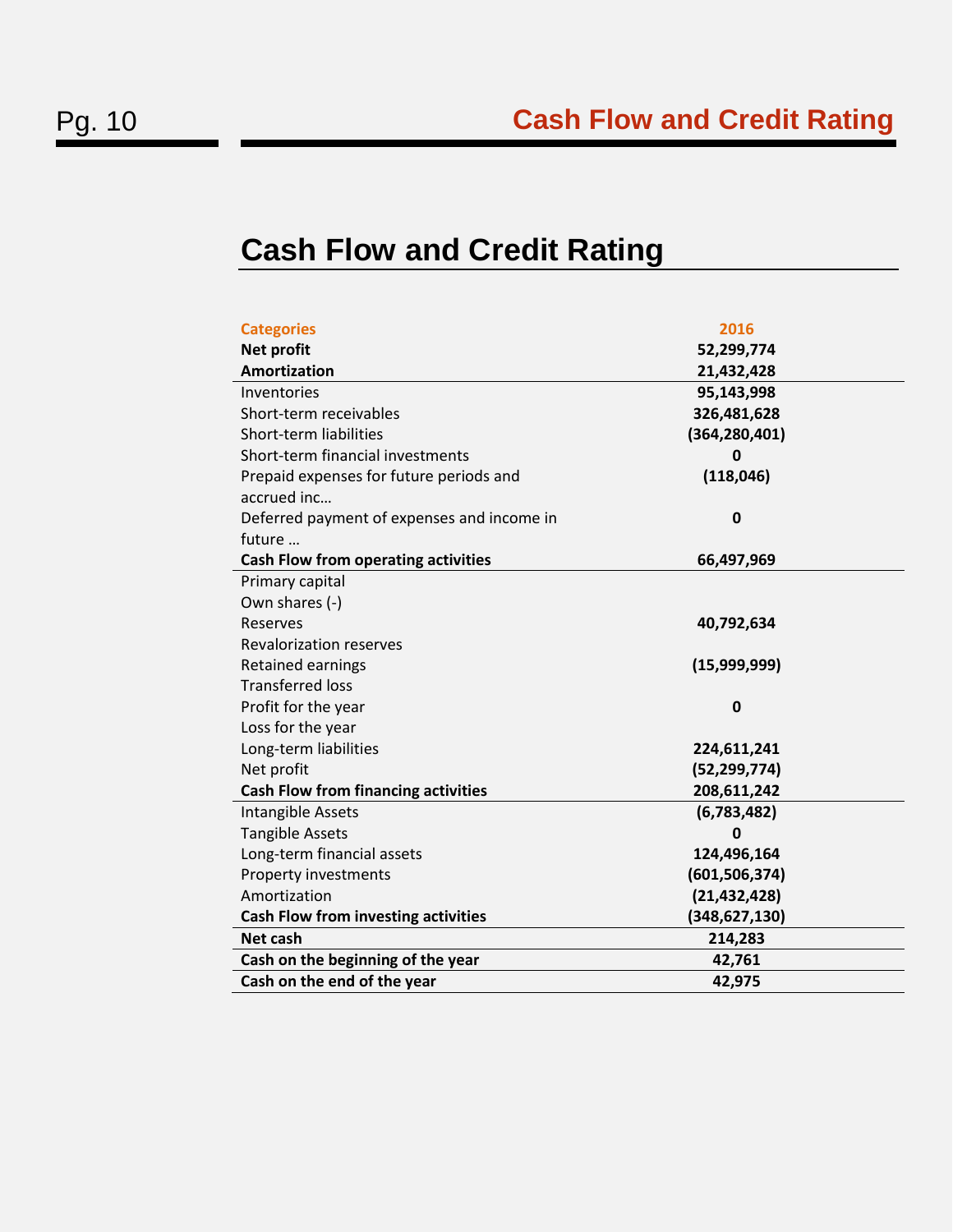# Pg. 11 **Cash Flow and Credit Rating**

| <b>Recommended credit limit</b>                                                 | 10.659.599<br><b>MKD</b> | 47 |
|---------------------------------------------------------------------------------|--------------------------|----|
| <b>Credit Rating</b>                                                            | D                        |    |
| <b>Credit Score</b>                                                             | 47 (100)                 |    |
| Red Area - High Risk<br><b>Yellow Area - Medium Risk</b><br>Green Area-Low Risk |                          |    |

**Credit Rating D means that company has over average risk and it is recommended additional attention** 

| <b>Credit Score</b> | <b>Credit rating</b> | <b>Meaning</b>                                                                          |
|---------------------|----------------------|-----------------------------------------------------------------------------------------|
| $0 - 36$            |                      | The company has not public information or it has<br>insufficient data for credit rating |
| $37 - 44$           | F                    | The company has high risk and it is necessary<br>suitable assurance                     |
| $45 - 60$           | D                    | The company has over average risk and it is<br>recommended additional attention         |
| 61-75               | C                    | The company has average risk                                                            |
| 76-90               | B                    | The company has low risk                                                                |
| $91 - 100$          | A                    | The company has minimal risk                                                            |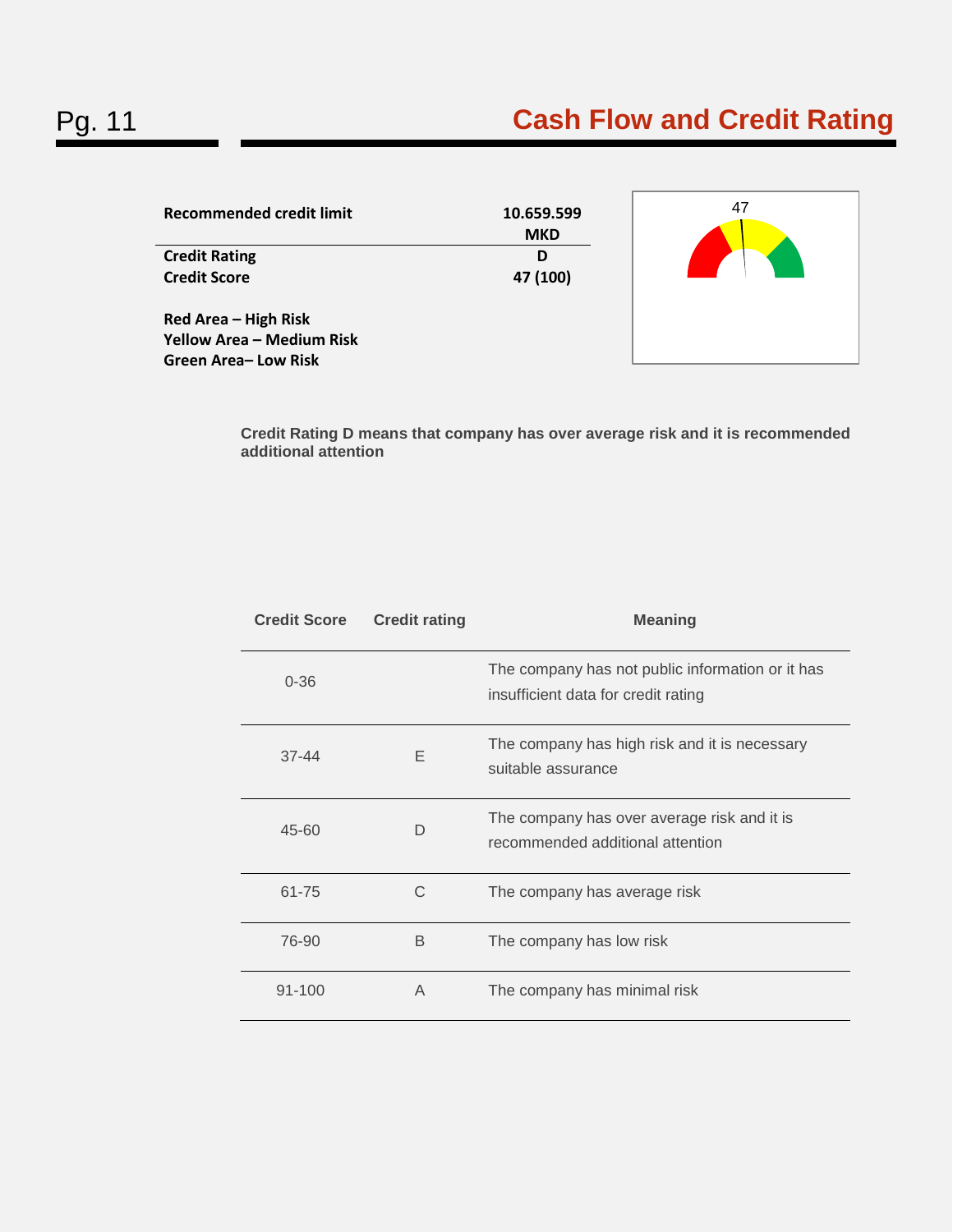## <span id="page-13-0"></span>**Official Gazette and Public Procurements**

## **Public Procurements**

| Total number of concluded contracts<br>Total Value of concluded contracts<br>Average Value of concluded contracts                                     |                                           |
|-------------------------------------------------------------------------------------------------------------------------------------------------------|-------------------------------------------|
| Total number of concluded contracts last<br>year<br>Total Value of concluded contracts last year<br>Average Value of concluded contracts last<br>year | O<br>$\left( \right)$<br>$\left( \right)$ |
| Total number of realized contracts<br>Total Value of realized contracts<br>Average Value of realized contracts                                        |                                           |
| Total number of realized contracts last year<br>Total Value of realized contracts last year<br>Average Value of realized contracts last year          |                                           |

#### **Official Gazette**

There are no notarized and enforceable announcements for this company.